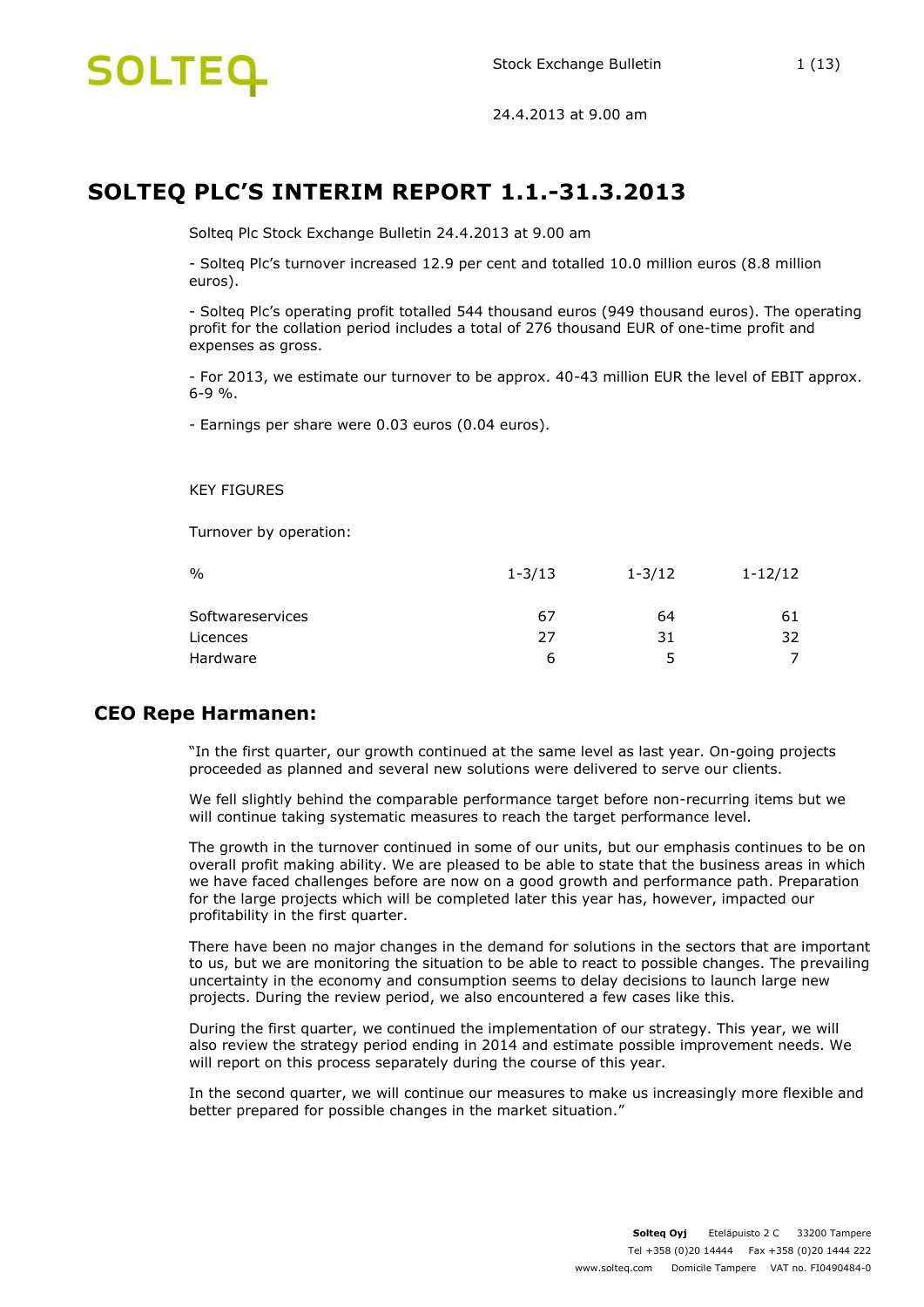

# **BUSINESS ENVIRONMENT AND BUSINESS DEVELOPMENT**

Solteq is a leading retail and service industry software service company. We offer long-term partnership and the markets' widest range of retail and service industry software services, from the optimisation of the entire supply chain to the management of consumer-customer information. Our technology-independent solutions help our customers to guide their business operations as efficiently and profitably as possible.

Solteq Plc's reported segments are Grocery and special retail, HoReCa; Wholesale trade, Logistics and Services and Service Business and Maintenance Management.

The aim of the segmentation is to respond to customer demand as a field total supplier and therefore to improve the availability of services and ease for our customers.

Solteq's turnover in the first quarter of was 9.987 thousand euros (8.849 thousand euros).

Solteq's operating profit was 544 thousand euros (949 thousand euros). The operating profit for the collation period includes a total of 276 thousand EUR of one-time profit and expenses as gross.

The company's operating margin was 5.5 % (10.7 % in 2012, cleared from one-time profit and expenses 7.6 %).

### **Grocery and Special Retail, HoReCa**

Solteq's *Grocery and Special Retail* Segment provides its clients with total solutions that they can utilise to improve efficiency in terms of logistics, store operations, customer service, point of sale operations, as well as loyal customer management.

The grocery and special retail solutions help optimise the management of the product selection, space, deliveries, logistics and customer satisfaction while increasing sales and improving the result. The solutions speed up the basic operations, improve delivery reliability, reduce storage value, increase stock turnover and enhance predictability. The store always has the right products in the right place, at the right time, and at the right price.

During the review period the revenue of the Grocery and Special Retail segment totalled 4.7 million euros and the operating result was 0.6 million euros.

### **Wholesale Trade, Logistics and Services**

Solteq's *Wholesale Trade, Logistics and Services* Segment provides its clients with ERP and financial management systems, as well as optimisation, integration and reporting solutions that support these systems.

Solteq's solutions help clients manage their operations and enhance purchases, sales, stock management and reporting. The systems can be utilised to improve delivery reliability, reduce storage value, increase stock turnover and enhance predictability. Materials flow management ensures that the right goods reach the right customers at the right time, packed in an optimal manner.

Solteq's wholesale trade, logistics and services systems improve the effectiveness of operations and enable more flexible and versatile customer service. At the same time, automated data management enhances the company's internal operations. Solteq's solutions are used daily by a large number of clients representing various industries and sectors, such as wholesale, retail and public administration.

During the review period the revenue of the Wholesale Trade, Logistics and Services segment totalled 3.9 million euros and the operating result was -0.2 million euros.

#### **Service Business and Maintenance Management**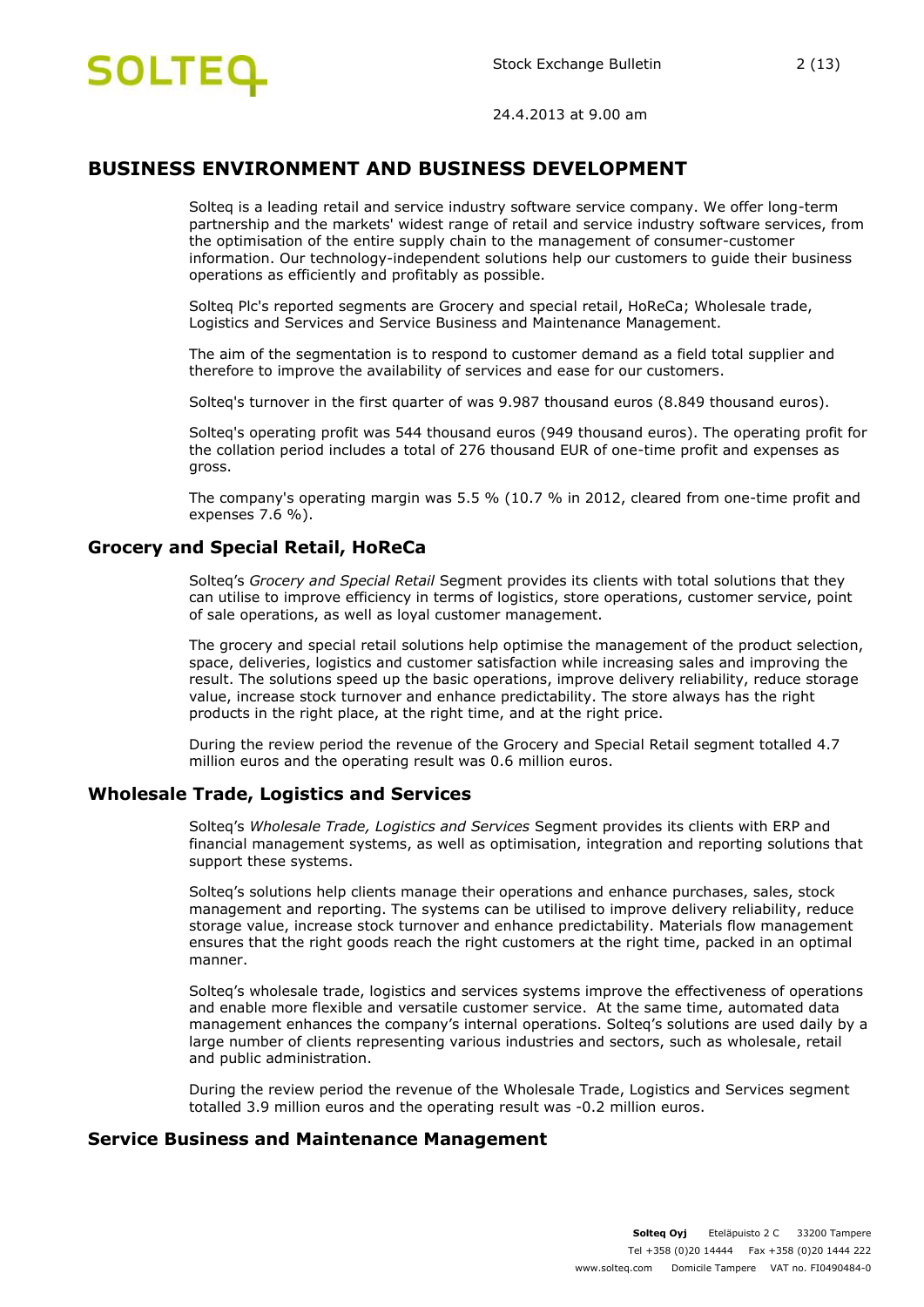

Solteq's *Service Business and Maintenance Management* Segment provides its clients with ERP and master data management solutions.

The enterprise resource planning solutions developed for the optimisation of service processes help clients manage their operations in many ways, for instance enhance production plant reliability, task and resources management, field work, sales and customer service, partner network management and materials management. The solutions are utilised by a large number of clients representing various industries and sectors, such as energy production, maintenance services, life cycle services, engineering and technical services of cities and municipalities, property management services, and home and care services.

The *Service Business and Maintenance Management* Segment also provides client companies with services and products related to business critical data (master data) in the form of master data improvement projects, data maintenance services outsourced to master data service centres, software technologies for master data management, and consultation services. The aim of these services is to ensure that the data in the systems that support the clients' enterprise resource planning and decision making processes are of high quality, compatible and up-todate. Solteq's master data management solutions are used by clients across industries and sectors.

During the review period the revenue of the Enterprise resource planning of services segment totalled 1.4 million euros and the operating result was 0.2 million euros.

## **TURNOVER AND RESULT**

Turnover increased by 12.9 % compared to the previous year and totalled 9.987 thousand euros (previous review period 8.849 thousand euros).

Turnover consists of several individual clienteles. At the most, one client corresponds to less than ten per cent of the turnover.

The profit for the review period was 544 thousand euros (949 thousand euros), the operating profit before taxes was 481 thousand euros (837 thousand euros) and the operating profit for the review period was 360 thousand euros (493 thousand euros).

# **BALANCE SHEET AND FINANCING**

The total assets amounted to 27.522 thousand euros (26.760 thousand euros). Liquid assets totalled 2.169 thousand euros (1.455 thousand euros). In addition to liquid assets the company had unused account limits totalling 1.500 thousand euros at the end of the review period. Solteq Group's interest-bearing liabilities were 6.333 thousand euros (7.175 thousand euros).

Solteq Group's equity ratio was 35.9 per cent (35.5 per cent).

# **INVESTMENTS, RESEARCH AND DEVELOPMENT**

Net investment during the review period was 420 thousand euros (6.891 thousand euros).

#### **Research and development**

Solteq's research and development costs consist mainly of personnel costs. When developing basic products, it is Solteq's strategy to cooperate with global actors such as SAP, Symphony EYC and Microsoft and utilize their resources and distribution channels. Own development efforts are focused on added value products and developing tailored service concepts.

During the review period product development costs were not amortized in accordance with IFRS standards (none in the reference year, either).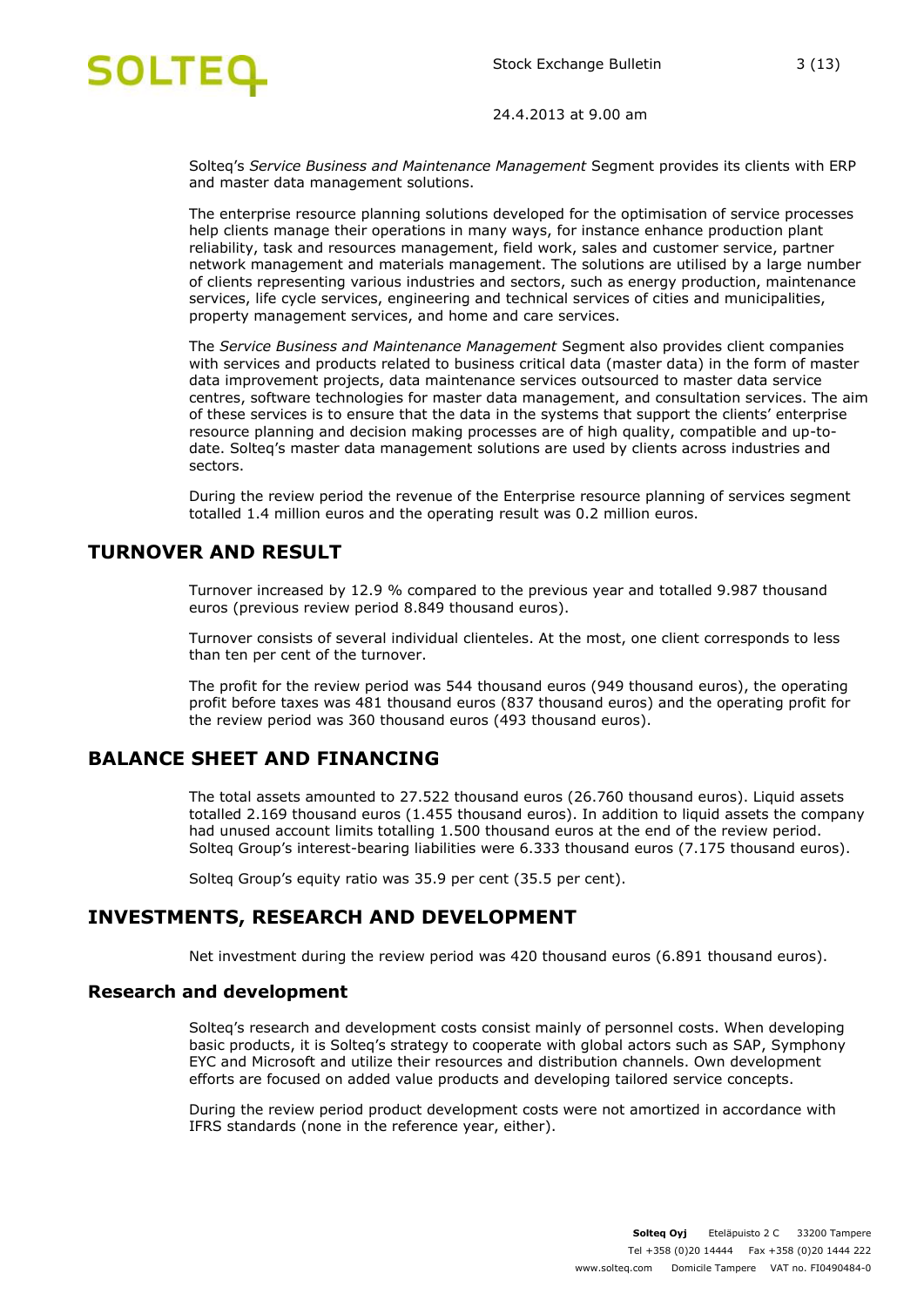

### **PERSONNEL**

The number of permanent employees at the end of the review period was 290 (288). The average number of personnel during the review period was 289 (218). In the end of the review period the number of personnel could be divided as follows: Grocery and special retail, HoReCa segment: 103 people; Wholesale trade, Logistics and Services: 95 people; Service Business and Maintenance Management segment: 40 people and 52 people in shared functions.

# **RELATED PARTY TRANSACTIONS**

Solteq's related parties include the board of directors, managing director and the management team. There has not been any significant changes related parties after the 2012 year end closing.

# **SHARES, SHAREHOLDERS AND TREASURY SHARES**

Solteq Plc's equity on 31.3.2013 was 1.009.154,17 euros which was represented by 14.998.061 shares. The shares have no nominal value.

At the end of the review period, the amount of treasury shares in Solteq Plc and the group companies Solteq Management Oy's and Solteq Management Team Oy's possessions were 773.404 shares. The amount of treasury shares represented 5.2 % of the total amount of shares and votes at the end of the review period. The equivalent value of acquired shares was 52.039 euros.

After the review period, 2.4.2013 one flagging announcement was made. The Mutual Insurance Company Pension Fennia and LocalTapiola Mutual Pension Insurance Company will form a new Pension Company starting from 1.1.2014. The merger still requires the acceptance from the authorities and the general meeting. If the merger is realized, this leads to a situation where the new company owns more than 10 % of the shares and votes in Solteq Plc.

### **Exchange and share price**

During the review period, the exchange of Solteq's shares on the Helsinki Stock Exchange was 0.3 million shares (0.7 million shares) and 0.5 million euros (0.7 million euros). The highest price during the review period was 1.65 euros and the lowest price was 1.20 euros. The weighted average price of the share was 1.45 euros and the price ending was 1.46 euros. The market value of the company's shares in the end of the review period totalled 21.9 million euros (13.7 million euros).

#### **Ownership**

At the end of the review period, Solteq had a total of 1.795 shareholders (1.821 shareholders). Solteq's 10 largest shareholders owned 11.298 thousand shares, amounting to 75.3 per cent of the company's shares and votes. Solteq Plc board members owned a total of 5.523 thousand shares which equals 36.8 per cent of the company's shares and votes.

# **ANNUAL GENERAL MEETING**

At Solteq Plc's Annual General Meeting on 15 March 2013 the 2012 financial statements were adopted and the members of the board and the managing director were discharged from liability for the 2012 review period.

In the meeting was accepted the proposal by the board that for the financial year 2012, there will be paid a dividend of 0.04 euros per each share on the market. In addition to this, the annual general meeting authorized the board to decide on a distribution of dividend, or other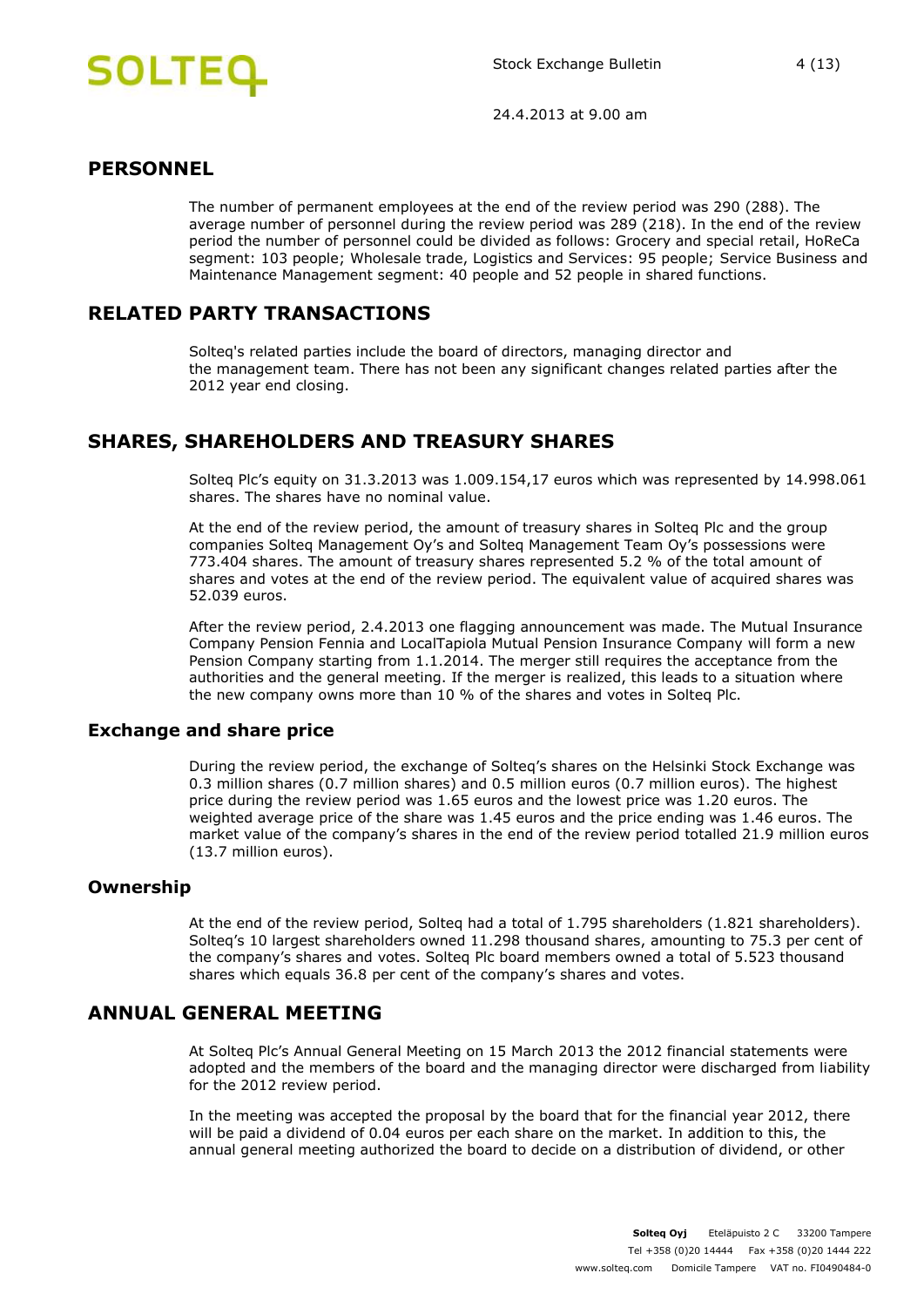

distribution of funds from the equity trust, for an amount of maximum 0.04 euros. The board is also allowed to decide on the timing and other details of this.

The Annual General Meeting authorized the board to acquire or pledge the company's own shares in such a way that the amount of own shares can be at any time maximum 10 per cent of the whole amount of company shares. With this authorization, shares can be acquired or pledged in order to develop the equity structure; or to be used as part of the personnel incentive system; or as a funding or for the realization of acquisitions of another company; or for other business arrangements; or they can be disclosed or invalidated. These shares can be acquired also in other ratios than the shareowners ownership ratio. The shares should be acquired from the public stock exchange. The board can decide on the other conditions for this procedure. This authorization is valid until next annual general meeting.

The Annual General Meeting authorized the board to decide on an issue of shares for a maximum amount of 3 000 000 new or existing shares, owned by the company, in one or several lots. The issue of shares should be implemented as a directed issue, on the contrary to shareowners subscription rights. With this authorization the board decides on all other conditions for the share issue. This authorization is valid until next Annual General Meeting.

# **BOARD OF DIRECTORS AND AUDITORS**

Six members were elected to the Board of Directors. Ali Saadetdin, Seppo Aalto, Markku Pietilä, Matti Roininen, Sirpa Sara-aho and Jukka Sonninen continued as members of the board. The Board elected Ali Saadetdin to act as the Chairman of the Board.

KPMG Oy Ab, Authorized Public Accountants, is re-elected as Solteq's auditors. Lotta Nurminen, APA, was elected to act as the chief auditor.

# **EVENTS AFTER THE REVIEW PERIOD**

No events have occurred that require reporting after the review period.

### **RISKS AND UNCERTAINITIES**

The key uncertainties and risks in short term are related to the timing and pricing of business deals that are the basis for revenue, changes in the level of costs and the company's ability to manage extensive contract agreements and deliveries.

The key business risks and uncertainties of the company are monitored constantly as a part of the board of directors' and management team's duties. The company has not organized a separate internal audit organization or committee.

### **PROSPECTS**

Solteq Plc estimates that for 2013 our turnover to be approx. 40-43 million EUR the level of EBIT approx. 6-9 %.

#### **Financial Reporting**

This interim report has been prepared in accordance with the recognition and measurement principles of IFRS-standards as is Financial Statements 2012.

The financial result is reported through three business areas: Grocery and special retail, HoReCa; Wholesale Trade, Logistics and Services and Service Business and Maintenance Management. The most essential product and service types of the Solteq group of companies are software services, licenses and hardware sales.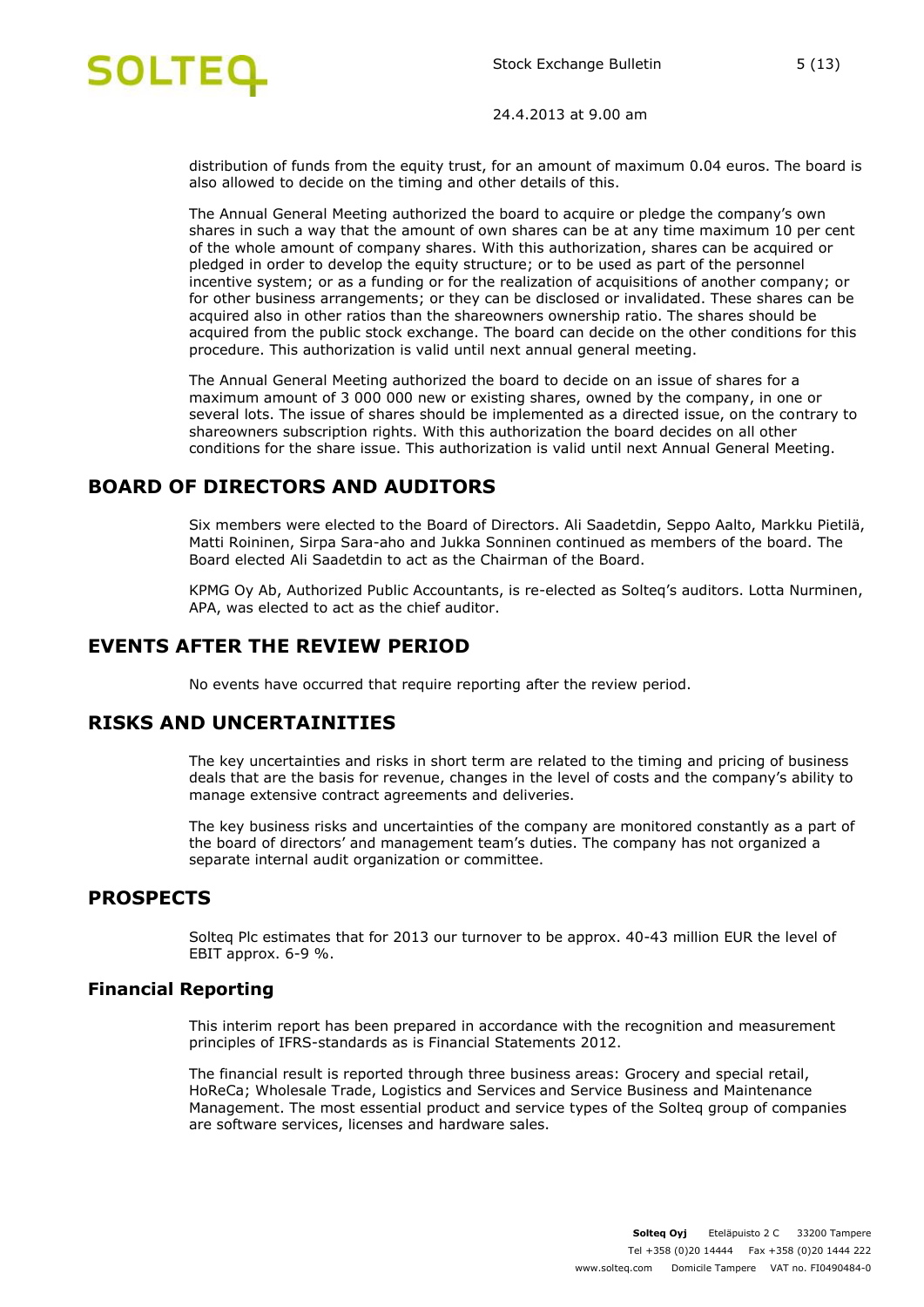

All forecasts and estimates presented in the interim report are based on the current views of management on the economic environment and outlook. Because of this, the results can differ as a result of, among other factors, changes in economy, markets and competitive conditions, changes in the regulatory environment and other government actions.

The interim report is unaudited.

#### FINANCIAL INFORMATION

#### GROUP PROFIT AND LOSS ACCOUNT (TEUR)

|                                                                | $1.1 -$<br>31.3.2013 | $1.1 -$<br>31.3.2012 | $1.1 -$<br>31.12.2012 |
|----------------------------------------------------------------|----------------------|----------------------|-----------------------|
| <b>NET TURNOVER</b>                                            | 9 9 8 7              | 8 8 4 9              | 39 016                |
| Other operating<br>income                                      | 4                    | 891                  | 900                   |
| Raw materials and<br>services                                  | $-2185$              | $-2213$              | $-10.369$             |
| Staff expenses                                                 | $-5042$              | $-4372$              | $-19304$              |
| Depreciation and impairments                                   | $-299$               | $-227$               | $-1126$               |
| Other operating<br>expenses                                    | $-1921$              | $-1979$              | $-6386$               |
| OPERATING RESULT                                               | 544                  | 949                  | 2 7 3 1               |
| Financial income and<br>expenses                               | $-63$                | $-112$               | $-298$                |
| <b>RESULT BEFORE TAXES</b>                                     | 481                  | 837                  | 2 4 3 3               |
| Income taxes                                                   | $-121$               | -344                 | $-735$                |
| RESULT FOR THE PERIOD                                          | 360                  | 493                  | 1 6 9 7               |
| OTHER ITEMS OF TOTAL COMPREHENSIVE INCOME<br>Cash flow hedging | 20                   | 19                   | $-45$                 |
| Other items of total comprehensive income<br>after taxes       | 15                   | 14                   | $-34$                 |
|                                                                |                      |                      |                       |

TOTAL COMPREHENSIVE INCOME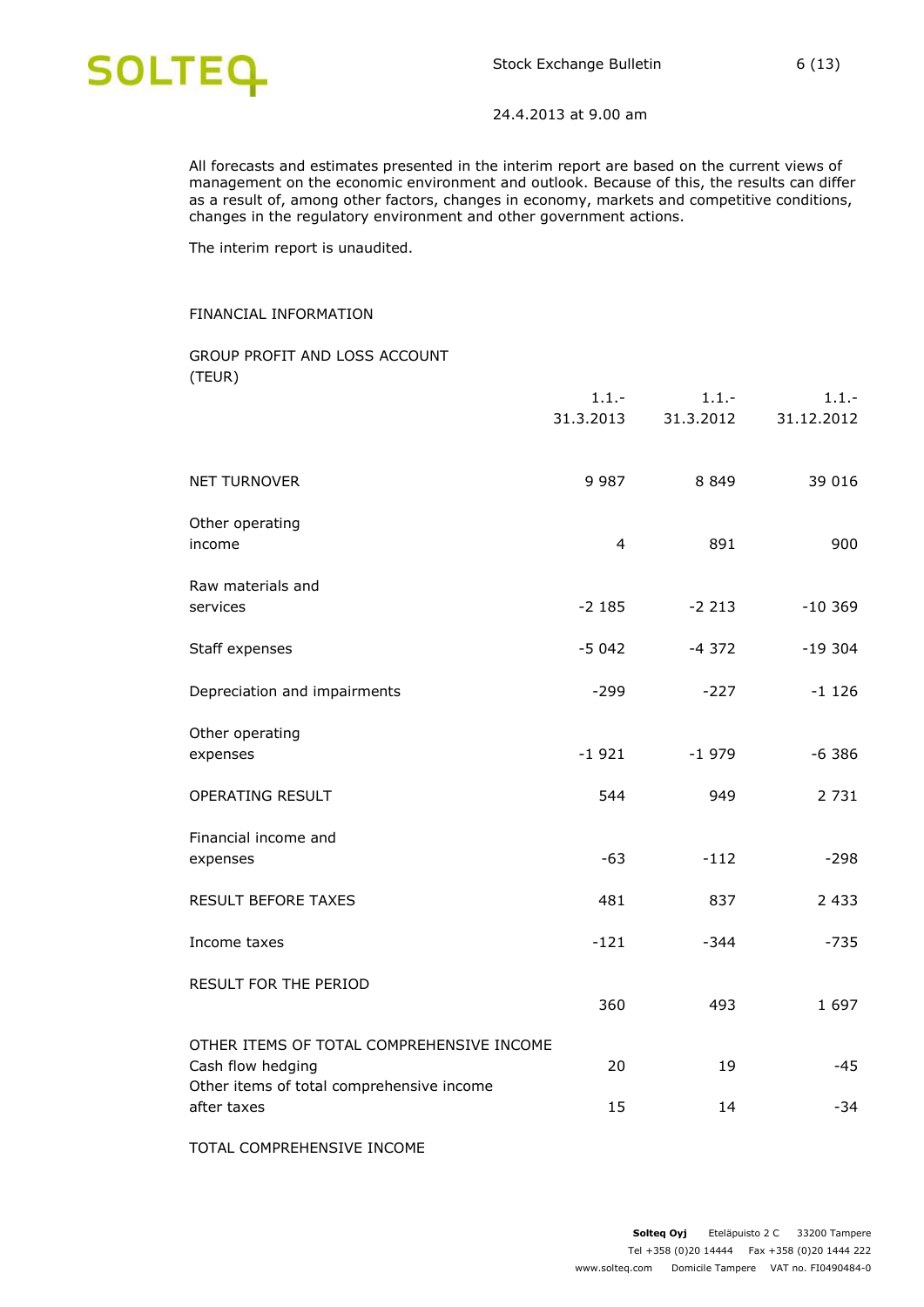

|                                                                                   | 375               | 507               | 1 6 6 3           |
|-----------------------------------------------------------------------------------|-------------------|-------------------|-------------------|
| Total profit for the period attributable to<br>Owners of the parent               | 360               | 493               | 1 6 9 7           |
| Total comprehensive income attributable to<br>Owners of the parent                | 375               | 507               | 1 6 6 3           |
| Earnings / share,<br>e(undiluted)<br>Earnings / share,                            | 0,03              | 0,04              | 0,12              |
| e(diluted)                                                                        | 0,03              | 0,04              | 0,12              |
| Taxes corresponding to the result have been presented as taxes<br>for the period. |                   |                   |                   |
| <b>GROUP BALANCE SHEET (TEUR)</b>                                                 | 31.3.2013         | 31.3.2012         | 31.12.2012        |
| <b>ASSETS</b>                                                                     |                   |                   |                   |
| NON-CURRENT ASSETS                                                                |                   |                   |                   |
| Intangible assets<br>Intangible rights<br>Goodwill                                | 3 4 0 8<br>12 730 | 4 0 2 2<br>12 728 | 3 5 9 0<br>12 728 |
| Tangible assets                                                                   | 1 2 7 6           | 944               | 942               |
| Investments<br>Other shares and similar<br>rights of ownership                    | 546               | 524               | 538               |
| Trade receivables                                                                 | 63                | 67                | 63                |
| Total non-current<br>assets                                                       | 18 0 23           | 18 285            | 17861             |
| <b>CURRENT ASSETS</b>                                                             |                   |                   |                   |
| Inventories                                                                       | 101               | 0                 | 126               |
| Short-term debtors                                                                | 7 2 2 9           | 7 0 2 0           | 7867              |
| Cash and cash equivalents                                                         | 2 1 6 9           | 1 4 5 5           | 1 242             |
| Total current<br>assets                                                           | 9 4 9 9           | 8 4 7 5           | 9 2 3 5           |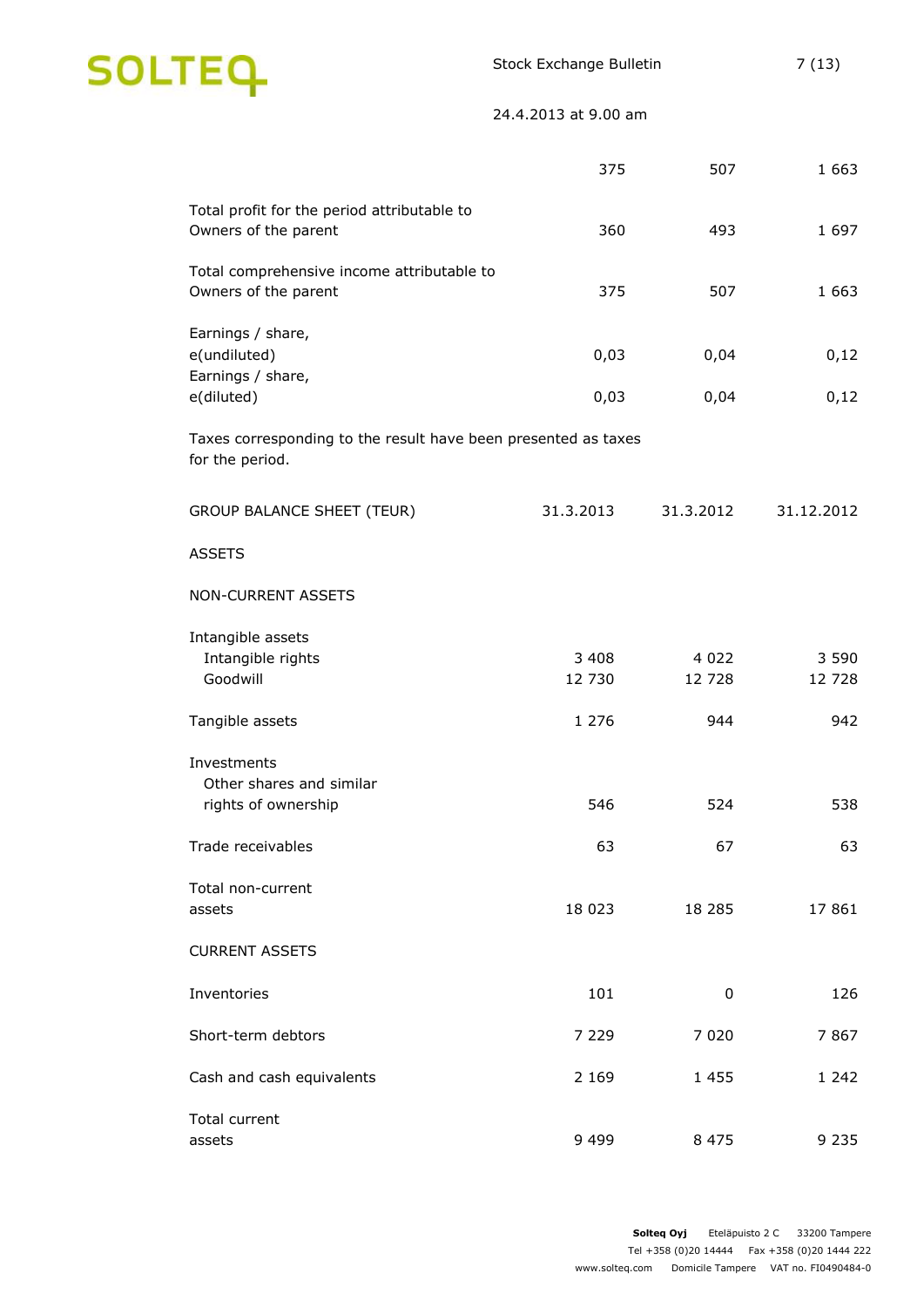

| <b>TOTAL ASSETS</b>                                   | 27 522       | 26 760   | 27 096    |
|-------------------------------------------------------|--------------|----------|-----------|
| EQUITY AND LIABILITIES                                |              |          |           |
| CAPITAL AND RESERVES ATTRIBUTABLE TO THE SHAREHOLDERS |              |          |           |
| OF THE PARENT COMPANY                                 |              |          |           |
| Share capital                                         | 1 0 0 9      | 1 0 0 9  | 1 0 0 9   |
| Company's own shares                                  | $-933$       | $-933$   | $-933$    |
| Share premium account                                 | 75           | 75       | 75        |
| Account for cash flow                                 |              |          |           |
| hedging                                               | $-34$        | 0        | -49       |
| Unrestricted equity                                   |              |          |           |
| fund                                                  | 6 3 9 2      | 6935     | 6 3 6 8   |
| Retained earnings                                     | 3 0 0 4      | 1911     | 1910      |
| Result for the                                        | 360          | 493      | 1697      |
| financial period                                      |              |          |           |
| Total equity                                          | 9873         | 9 4 9 0  | 10 077    |
| Non-current liabilities                               |              |          |           |
| Deferred tax liabilities                              | 1 1 9 6      | 47       | 1 0 4 8   |
| Other non-current liabilities                         | 4 5 6 2      | 5 5 6 8  | 4827      |
|                                                       |              |          |           |
| <b>Current liabilities</b>                            | 11 891       | 11 655   | 11 144    |
| <b>Total liabilities</b>                              | 17 649       | 17 270   | 17 019    |
| TOTAL EQUITY AND                                      |              |          |           |
| <b>LIABILITIES</b>                                    | 27 522       | 26 760   | 27 096    |
|                                                       |              |          |           |
| <b>FINANCIAL PERFORMANCE</b>                          | $1 - 3/2013$ | 1-3/2012 | 1-12/2012 |
| INDICATORS (IFRS)                                     |              |          |           |
| Net turnover MEUR                                     | 10,0         | 8,8      | 39,0      |
| Change in net turnover                                | 12,9 %       | 29,2 %   | 43,7 %    |
| Operating result MEUR                                 | 0,5          | 0,9      | 2,7       |
| % of turnover                                         | 5,5 %        | 10,7 %   | 7,0 %     |
| Result before taxes MEUR                              | 0,5          | 0,8      | 2,4       |
| % of turnover                                         | 4,8 %        | 9,5%     | 6,2%      |
| Equity ratio, %                                       | 35,9         | 35,5     | 37,2      |
| Gearing, %                                            | 42,2 %       | 60,3 %   | 51,5 %    |
| Gross investments in                                  |              |          |           |
| non-current assets MEUR                               | 0,4          | 6,9      | 7,4       |
| Return on equity, %                                   | 15,1%        | 26,8 %   | 21,2 %    |
| Return on investment, %                               | 13,8 %       | 27,7 %   | 20,8 %    |
| Personnel at end of                                   |              |          |           |
| period                                                | 290          | 288      | 288       |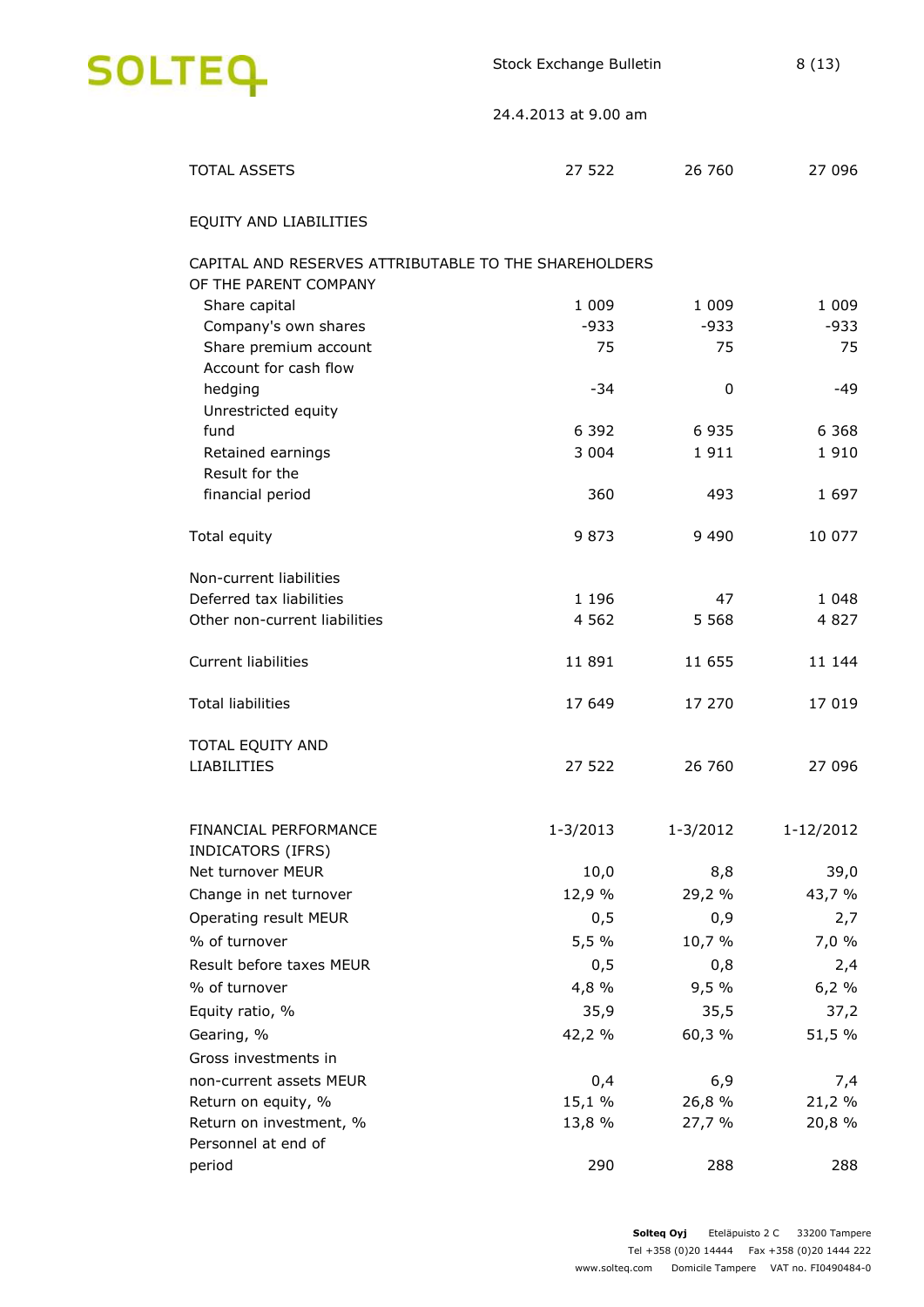| Personnel average<br>for period                                      | 289           | 218           | 270                            |
|----------------------------------------------------------------------|---------------|---------------|--------------------------------|
| KEY INDICATORS PER SHARE                                             |               |               |                                |
| Earnings / share, e<br>Earnings / share,                             | 0,03          | 0,04          | 0,12                           |
| e(diluted)                                                           | 0,03          | 0,04          | 0,12                           |
| Equity / share, e                                                    | 0,66          | 0,67          | 0,67                           |
| SEGMENT INFORMATION                                                  |               |               |                                |
| Turnover by segment:                                                 |               |               |                                |
| Me                                                                   | $1 - 3/13$    | $1 - 3/12$    | Change                         |
| Grocery and special retail, HoReCa<br>Wholesale trade, Logistics and | 4,7           | 3,1           | $+1,6$                         |
| Services<br>Service Business and                                     | 3,9           | 4,4           | $-0,5$                         |
| Maintenance Management                                               | 1,4           | 1,3           | $+0,1$                         |
| Total                                                                | 10,0          | 8,8           | $+1,2$                         |
| Operating result by segment:                                         |               |               |                                |
| Me                                                                   | $1 - 3/13$    | $1 - 3/12$    | Change                         |
| Grocery and special retail, HoReCa<br>Wholesale trade, Logistics and | 0,6           | 0,2           | $+0,4$                         |
| Services<br>Service Business and                                     | $-0,2$        | 0,9           | $-1,1$                         |
| Maintenance Management                                               | 0,2           | $-0,1$        | $+0,3$                         |
| Total                                                                | 0,5           | 0,9           | $-0,4$                         |
| QUARTERLY KEY INDICATORS (MEUR)                                      |               |               |                                |
| Net turnover                                                         | 2Q/11<br>7,32 | 3Q/11<br>5,32 | 4Q/11<br>1Q/12<br>8,85<br>7,65 |
| Operating result                                                     | 0,32          | 0,29          | 0,47<br>0,95                   |
| Result before taxes                                                  | 0,27          | 0,26          | 0,87<br>0,43                   |
|                                                                      | 2Q/12         | 3Q/12         | 4Q/12<br>1Q/13                 |
| Net turnover<br>Operating result                                     | 10,4<br>0,39  | 8,52<br>0,51  | 9,99<br>11,21<br>0,88<br>0,54  |
| Result before taxes                                                  | 0,32          | 0,44          | 0,84<br>0,48                   |
|                                                                      |               |               |                                |

CASH FLOW STATEMENT (MEUR)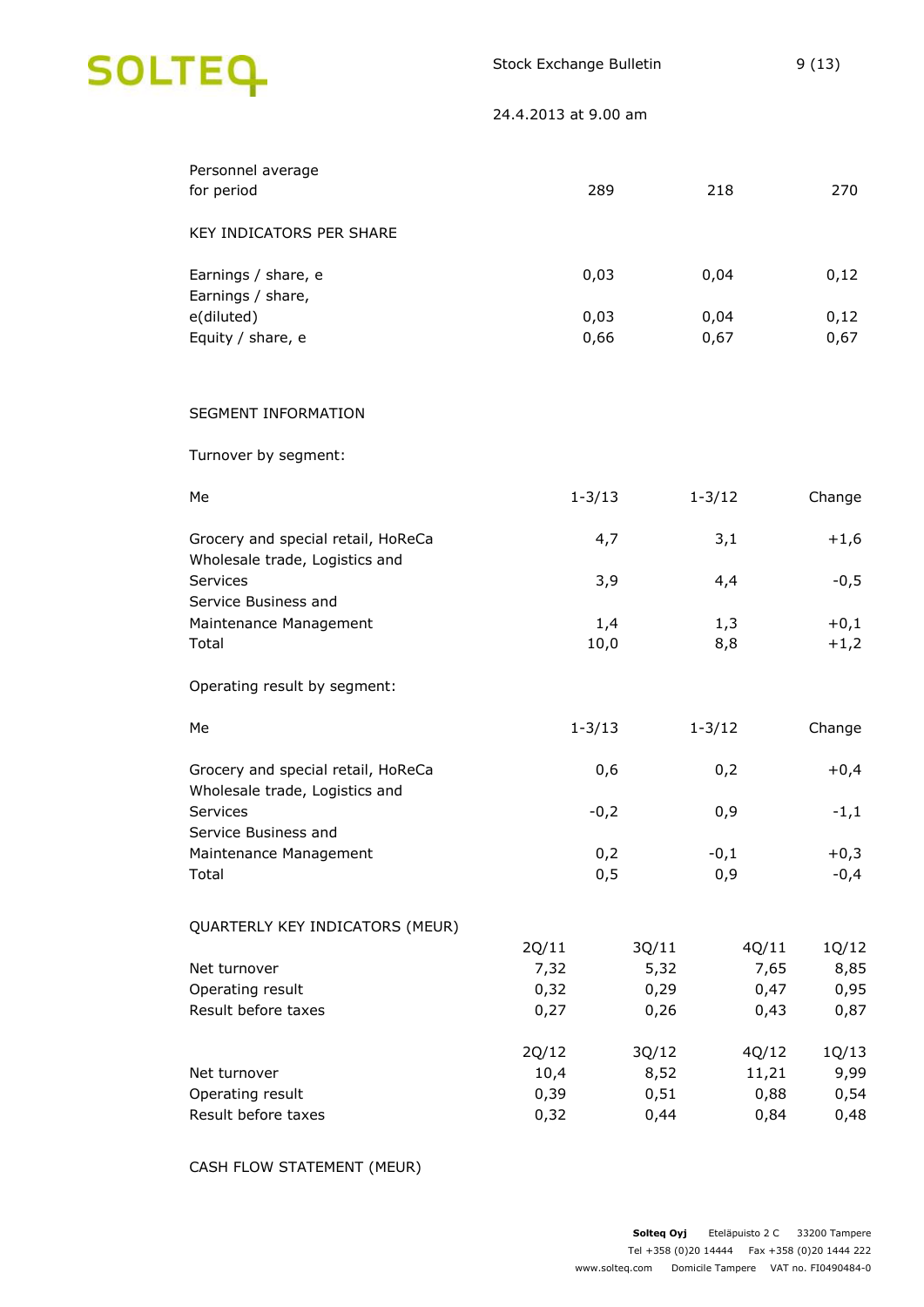

|                                     | $1 - 3/2013$ | $1 - 3/2012$ | 1-12/2012  |
|-------------------------------------|--------------|--------------|------------|
| Cash flow from business             |              |              |            |
| operations                          | 2,00         | 0,65         | 2,28       |
| Cash flow from capital              |              |              |            |
| expenditure                         | $-0,46$      | $-5,47$      | $-5,95$    |
| Cash flow from financing activities |              |              |            |
| Own shares                          | 0,00         | $-0,09$      | $-0,10$    |
| Dividend distribution               | $-0,52$      | 0,00         | 0,00       |
| Return of equity (paid)             | 0,00         | 0,00         | $-0,45$    |
| Directed issue                      | 0,00         | 3,13         | 3,02       |
| Loan agreements                     | $-0,09$      | 2,96         | 2,17       |
| Cash flow from financing            |              |              |            |
| activities                          | $-0,61$      | 6,00         | 4,64       |
| Change in cash and cash             |              |              |            |
| equivalents                         | 0,93         | 1,18         | 0,97       |
|                                     |              |              |            |
| TOTAL INVESTMENTS (TEUR)            |              |              |            |
|                                     | $1 - 3/2013$ | $1 - 3/2012$ | 1-12/2012  |
| Continuing operations,              |              |              |            |
| group total                         | 420          | 6891         | 7439       |
| LIABILITIES (MEUR)                  | 31.3.2013    | 31.3.2012    | 31.12.2012 |
| Company quorantee for               |              |              |            |
| credit limits                       | 10,00        | 10,00        | 10,00      |
| Lease contracts, machinery &        |              |              |            |
| equipment                           | 0,08         | 0,86         | 0,10       |
| Lease liability,                    |              |              |            |
| premises                            | 3,89         | 4,55         | 4,08       |

### MAJOR SHAREHOLDERS MARCH 31, 2013

|                                            | Shares and votes |               |  |  |
|--------------------------------------------|------------------|---------------|--|--|
|                                            | Number           | $\frac{0}{0}$ |  |  |
| 1. Saadetdin Ali                           | 3 481 383        | 23,2          |  |  |
| 2. Eläke-Fennia Keskinäinen vakuutusyhtiö  | 2 000 000        | 13,3          |  |  |
| 3. Profiz Business Solution Oyj            | 1 730 170        | 11,5          |  |  |
| 4. Aalto Seppo                             | 1 662 206        | 11,1          |  |  |
| 5. Keskinäinen Työeläkevakuutusyhtiö Varma | 644 917          | 4,3           |  |  |
| 6. Pirhonen Jalo                           | 513 380          | 3,4           |  |  |
| 7. Solteg Management Oy                    | 400 000          | 2,7           |  |  |
| 8. Roininen Matti                          | 359 000          | 2,4           |  |  |
| 9. Solteg Management Team Oy               | 350 000          | 2,3           |  |  |
| 10. Saadetdin Katiye                       | 156 600          | 1,0           |  |  |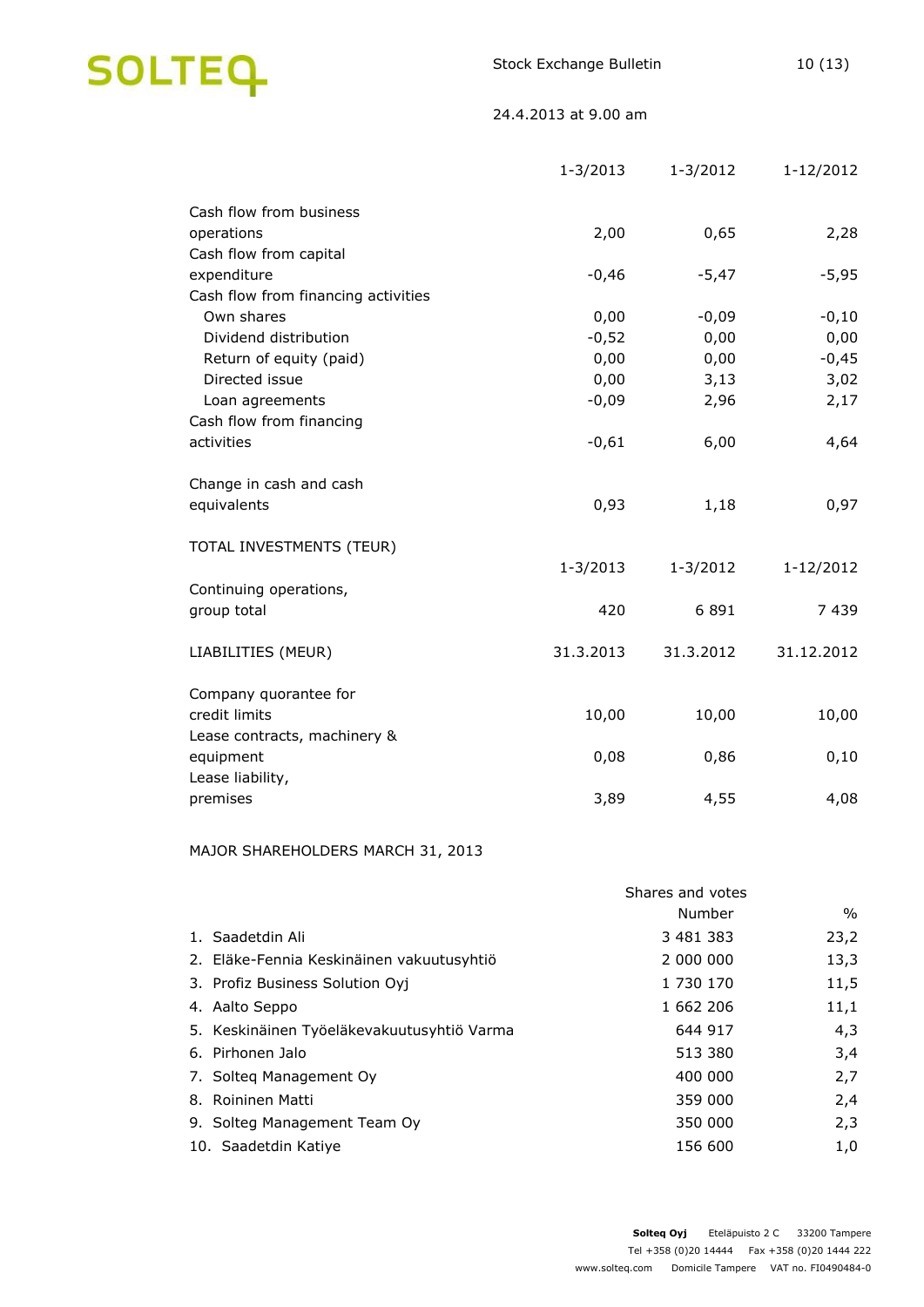

| 10 largest shareholders total | 11 297 656 | 75,3 %     |
|-------------------------------|------------|------------|
| Total of nominee-registered   | 20 047     | $0.1\%$    |
| <b>Others</b>                 | 3 680 358  | 24,5 %     |
| Total                         | 14 998 061 | $100.0 \%$ |

#### STATEMENT OF CHANGES IN GROUP EQUITY (TEUR)

A=Share capital B=Company's own shares C=Share premium account D=Account for cash flow hedging E=Unrestricted equity fund F=Retained earnings G=Total

|                                           | A       | B      | C  | D     | Е       | F       | G              |
|-------------------------------------------|---------|--------|----|-------|---------|---------|----------------|
| EQUITY 1.1.2012                           | 1 0 0 9 | $-835$ | 75 | $-14$ | 3 800   | 1910    | 5 9 4 5        |
| Total comprehensive income                |         |        |    | 14    |         | 493     | 507            |
| Acquiring of own shares<br>Directed issue |         | -99    |    |       | 3 1 3 5 |         | -99<br>3 1 3 5 |
| EQUITY 31.3.2012                          | 1 0 0 9 | -933   | 75 | 0     | 6935    | 2 4 0 4 | 9 4 9 0        |
| EQUITY 1.1.2013                           | 1 0 0 9 | $-933$ | 75 | $-49$ | 6 3 6 8 | 3 607   | 10 077         |
| Total comprehensive income                |         |        |    | 15    |         | 360     | 375            |
| Directed issue<br>Dividend distribution   |         |        |    |       | 24      | -599    | 24<br>$-599$   |
| EQUITY 31.3.2013                          | 1 0 0 9 | -933   | 75 | -34   | 6 3 9 2 | 3 3 6 4 | 9873           |

#### CALCULATION OF FINANCIAL RATIOS

Solvency ratio, in percentage

equity x 100 ----------------------------------

balance sheet total - advances received

Gearing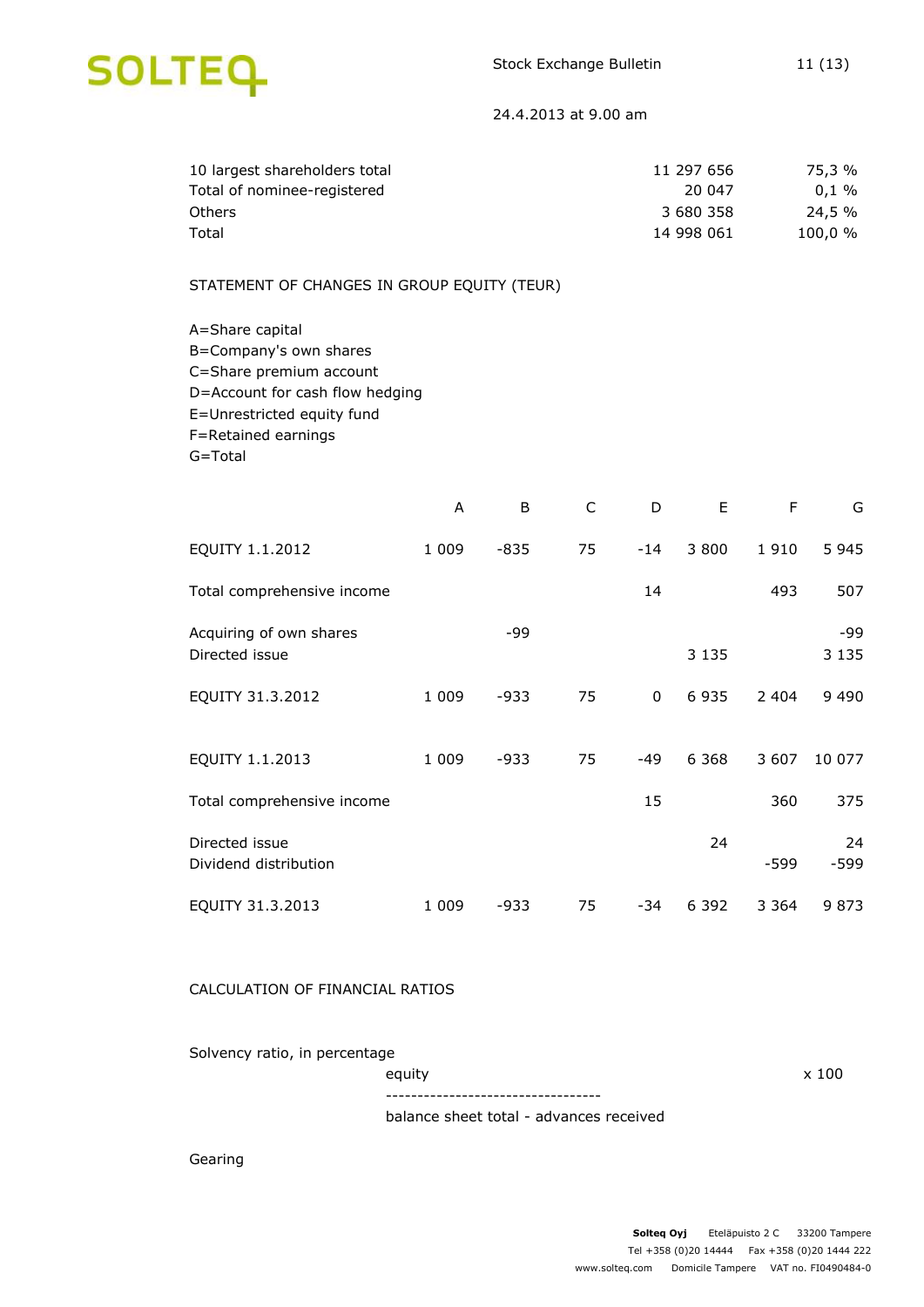

| interest bearing liabilities - cash,<br>bank balances and securities | $X$ 100                                                                                                                                                                           |
|----------------------------------------------------------------------|-----------------------------------------------------------------------------------------------------------------------------------------------------------------------------------|
| equity                                                               |                                                                                                                                                                                   |
| Return on Equity (ROE) in percentage                                 |                                                                                                                                                                                   |
| profit or loss before taxation - taxes                               | x100                                                                                                                                                                              |
| equity                                                               |                                                                                                                                                                                   |
| Profit from invested equity in percentage                            |                                                                                                                                                                                   |
| profit or loss before taxation +                                     |                                                                                                                                                                                   |
|                                                                      | x 100                                                                                                                                                                             |
| balance sheet total - non-interest bearing<br>liabilities            |                                                                                                                                                                                   |
|                                                                      |                                                                                                                                                                                   |
| pre-tax result - taxes                                               |                                                                                                                                                                                   |
| +/- minority interest                                                |                                                                                                                                                                                   |
|                                                                      |                                                                                                                                                                                   |
| corrected number of shares                                           |                                                                                                                                                                                   |
| Diluted earnings per share                                           |                                                                                                                                                                                   |
| diluted profit before taxation -                                     |                                                                                                                                                                                   |
| taxes $+/-$ minority interest                                        |                                                                                                                                                                                   |
|                                                                      |                                                                                                                                                                                   |
| corrected number of shares                                           |                                                                                                                                                                                   |
|                                                                      |                                                                                                                                                                                   |
| equity                                                               |                                                                                                                                                                                   |
| number of shares                                                     |                                                                                                                                                                                   |
|                                                                      | interest expenses and other financing expenses<br>--------------------------------------<br>diluted average share issue<br>diluted average share issue<br>----------------------- |